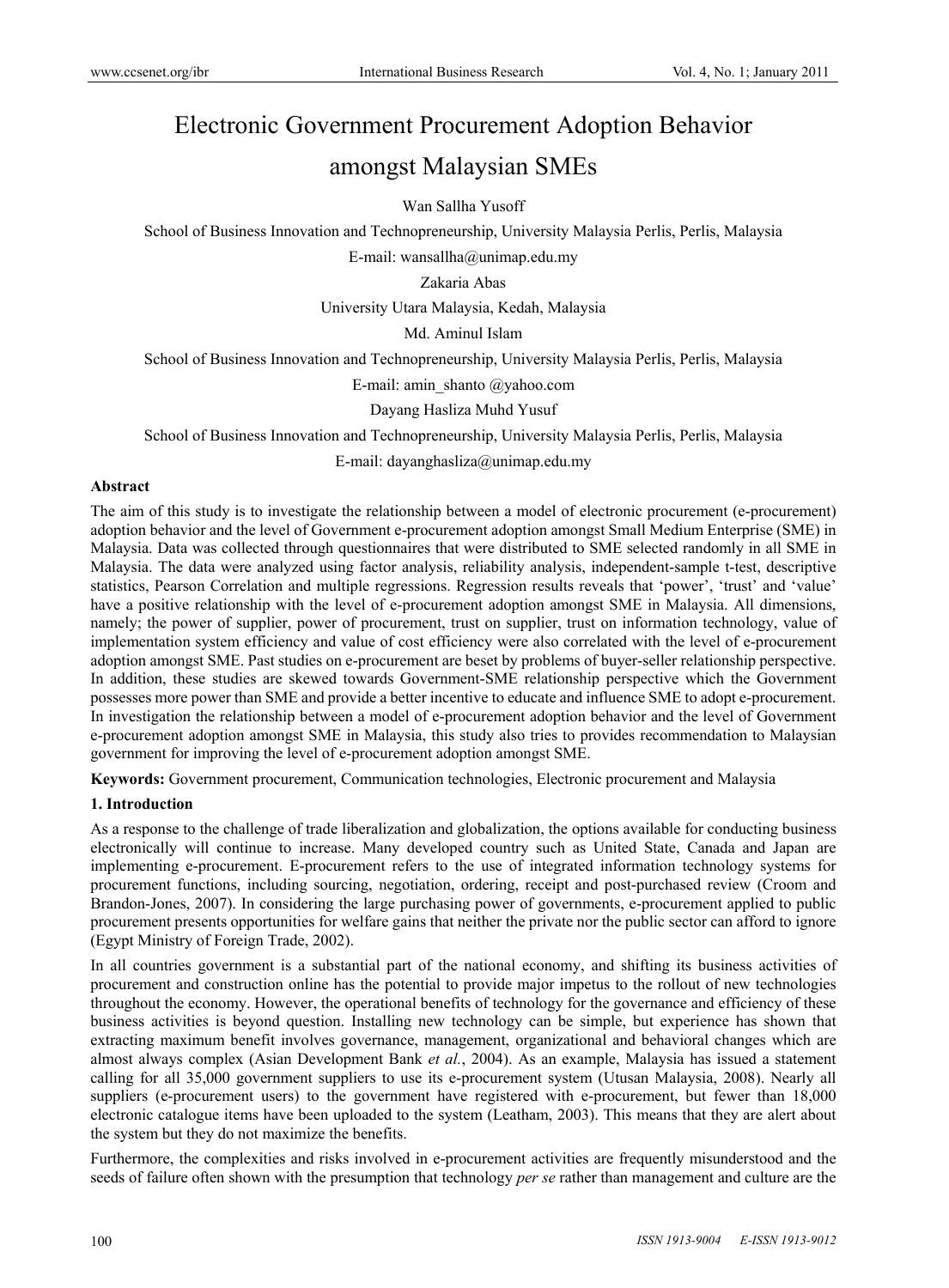key (Asian Development Bank *et al.*, 2004). In this situation security and trustworthiness are the paramount active concerns preventing the wider adoption of e-procurement strategies. Fears over security are no less significant amongst those companies that already have substantial experience of e-procurement. Indeed, the more companies know about e-procurement, the more scared they are about security (PricewaterhouseCoopers, 1999).

The next issue that always been discussed is the adoption of e-procurement in Small Medium Enterprise (SME) (Gunasekaran *et al.,* 2009; Karjalainen and Kemppainen, 2008 and Chan and Lee, 2003). Base on American research (Castillo and Ferguson, 1997; Ferguson, 1995 and Grandona and Parson, 2004), their studies show that to provide values of electronic business, it must be adopted by a wide variety of companies, large or small, rich or poor, automation focuses and automation illiterate. However, converting SME to e-procurement or e-business as a whole is a huge task and to achieve the efficiency the companies really depend on effectiveness of initiative provided by the developer.

Awaking for the importance of SME participation on government e-procurement project, this study seeks to provide answer to some of the questions that related with e-procurement adoption amongst SME in the context of Malaysian environment. Thus, this study aims to investigate whether the 'power', 'trust' and 'value' form as factors that associated with e-procurement adoption amongst SME.

#### **2. Literature Review**

The benefits of the e-procurement are related to increased market transparency, lowering of transaction costs, additional information, and more competition (Carayannis and Popescu, 2005). Nevertheless, moving these technologies to core business processes is a challenging proposition. These changes affect management at all levels of the supply chain and potentially all businesses in the economy and need to be underpinned by appropriate legislation, infrastructure and training (Asian Development Bank *et al.*, 2004). Existing legacy systems are built around e-procurement technologies would need to be integrated with production-related systems. However, such an endeavor is costly not only in terms of money invested, but also in terms of time to implement the e-procurement technologies; most important, it is costly in terms of the risks involved in applying an uncertain technology to core business processes (Davila *et al.*, 2002). Moreover, according to Heck and Ribbers (1999), small firms with management that recognizes the benefits of the new system proposed will be more likely to adopt the system and enjoy higher impacts compared with firms with management that do not recognize the benefits of the system (Heck and Ribbers, 1999; Iacovou *et al.* 1995; Benbasat *et al.*, 1993).

For these reasons government should take the initiative to provide a context for the development and implementation of the system. The key issue here is the extent to which e-procurement systems are being developed so as to be compatible with a longer-term national government e-procurement strategy and integrated into an overall government e-procurement strategy (Asian Development Bank *et al.*, 2004). In which case, vendors should provide all procedural information, coaching, and hands-on experience to users before or on system procurement. This will furnish users with an operational knowledge of such systems, thereby creating some level of confidence in them to adopt the system. The result of this increase in knowledge and confidence in using the system will be a greater deployment of systems that provide the most support (i.e. more sophisticated systems with decision-making capabilities), thus, minimizing the extent of the "productivity paradox" (Ndubisi and Richardson, 2002). Similarly, Carayannis and Popescu (2005) suggested that a high professional standard on legislation and administrative framework and a high level of training and information access on suppliers are important to improve the efficiency, competitiveness, and responsiveness of e-procurement.

## **3. Research Methodology**

The research model of this study is shown in figure 3.1. The model is replicated and adopted from Chan and Lee (2003). However, some modifications are made appropriate with the objective of the study and situation of SME in Malaysia. The level of government e-procurement adoption in Malaysian SME is referred to their full-use of the e-procurement systems. It can be measured through the frequencies of SME implement all four main module that has been provided by the developer which are central contract, direct purchase, quotation and tendering. The more they used the module the higher the level of e-procurement adoption among SME.

#### *3.1 Hypotheses Development*

Based on the literature review the following hypotheses were constructed:

#### 3.1.1 Power

According to Chan and Lee (2003) study, Ratnasingham (2000) defined power as "the capability of a firm to exert influence on another firm to act in a prescribed manner". The one, who possesses power over another party, possesses the ability to cause that party to do something that it would not otherwise have done. Chan and Lee (2003) stated that, the power that makes business adopt e-procurement comes from two sources: power of supplier and power of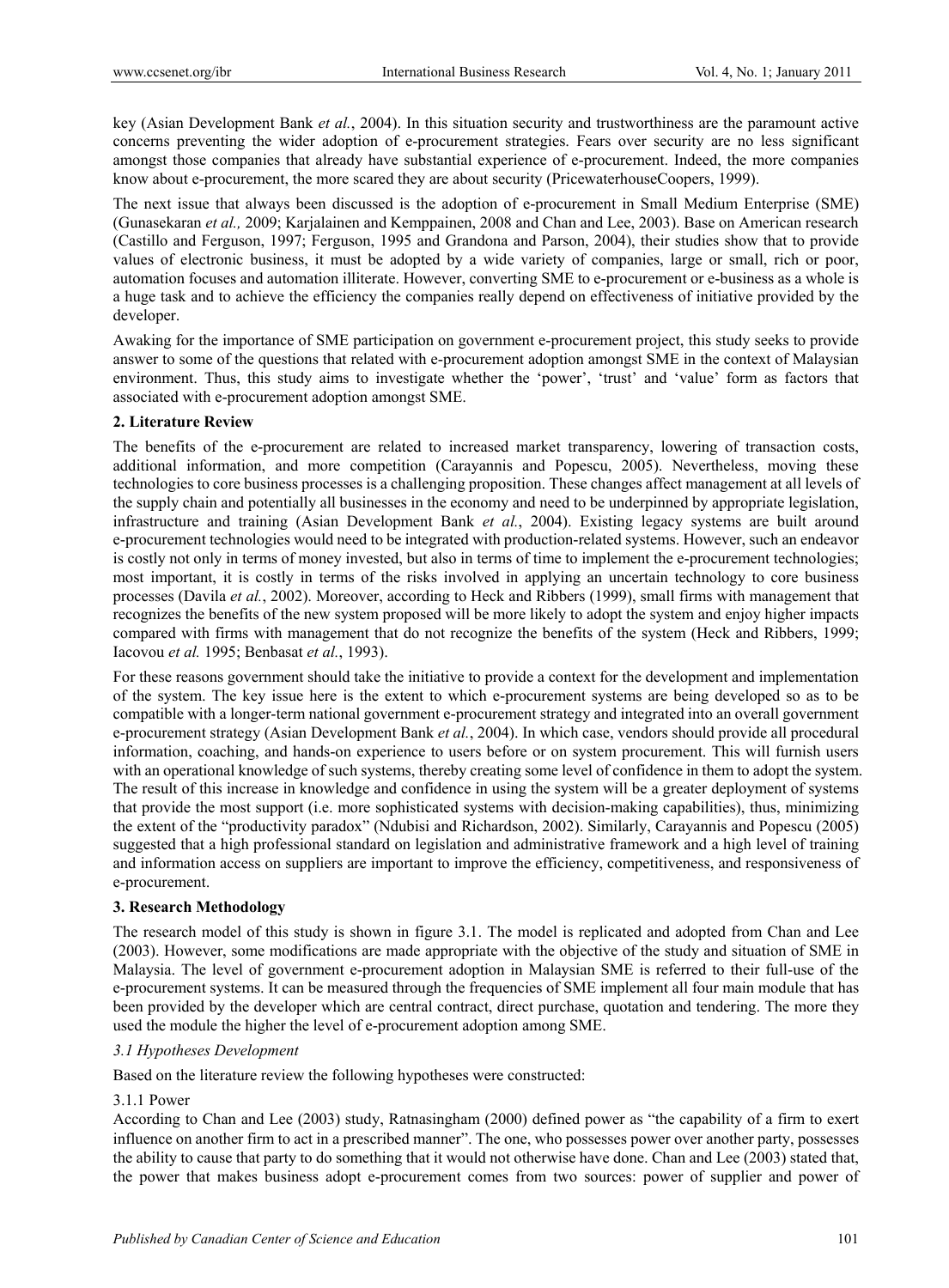e-procurement. Meanwhile the power of supplier will be described in two ways, the power of suppliers (government) over its buyer (SME) and the power of external pressure to SME. Chan and Lee (2003) stated that, the seller has power over the buyer when it is not easy to find a substitute for its good and service. Meanwhile based on the studied done by Heck and Ribbers (1999), they suggested that external pressure has a power to influence SME to adopt new system approached. Power of external pressure can be define as competitive pressure and the imposition by trading partners. As more competitors and trading partners become e-procurement capable, small firms are more inclined to adopt e-procurement in order to maintain their own competitive position. In a similar line of discussion, Knudsen (2003) reported that entry barriers, threat of substitution and rivalry among industry incumbents are examples of competitive forces in order to describe power in the industry conditions.

Further, the second determination of power is power of e-procurement. This power can be measured through the usefulness of the e-procurement technologies to the buyer. Ndubisi and Richardson (2002) stated that perceived usability is measured in how clear and understandable is the interaction with the system, ease of getting the system to do what is required, mental effort required to interact with the system and ease of use of system. If a party can find a substitute easily to replace e-procurement, the power of e-procurement perceived by that particular party is low. Business would not adopt e-procurement, and even if they did, the level of use is limited (Chan and Lee, 2003). Hence, the related hypotheses may be advanced as follows:

#### Hypothesis 1:

H1: There is a positive correlation between power and e-procurement adoption amongst SME

Since the power that makes business adopt e-procurement comes from two sources, namely power of supplier and power of procurement, thus it can be sub-hypothesized accordingly as follows:

 $H_{1A}$ : There is a positive correlation between power of supplier and e-procurement adoption amongst SME

H1B: There is a positive correlation between power of procurement and e-procurement adoption amongst SME

#### 3.1.2 Trust

In terms of building trust, Chang and Wong (2010) claim that trust was the fundamental element that affected firms' willingness to participate. In a same argument, Chan and Lee (2003) reported that trust is an important factor to influence the pre and post adopters in adopting new systems. A transparent transaction process is a key driver for e-procurement. A fair and transparent auction process allows the buyer and seller to make their decisions effectively (Yu Y.W. *et al.*, 2008). PricewaterhouseCoopers (2002) explored the attitudes towards trust in e-procurement among European businesses. In their studies, they claimed that trust is still more important than price. Cost-savings alone will not influence companies to switch their suppliers online. Trust is built on relationships, brand and physical presence. In particular, SME are more vulnerable to external threat than their larger counterparts. Risk exists not only due to their unfamiliarity with their trading partners, but also due to their unfamiliarity with the technology that they are using. If they used electronic means to accomplish procurement, they have to suffer the possible risk of, for example, confidential information being eavesdropped on the network (Friedman B. *et al.*, 2000). On the other hand, Love *et al.* (2004) stated that security is the number one risk factor associated with IT investments for Australian SME. In a similar study,, according to Islamy (2002) there is a need to ensure that users online privacy is protected, both legally and technologically as this assurance will make them feel comfortable to surf the internet and more importantly to submit their data and spend their money online. The researcher added that the legislation is important because no matter how advanced the technology may be, without any legislation that regulates the rights and duties the technology can be abused.

Besides, the development of internet security system has also tremendously contributed to the better protection of online privacy. Thus, the second tools in determining the e-procurement adoption in SME are trust on suppliers and trust on information technology (IT). In this study, trust on supplier refers to government legislation to protecting online privacy whereas trust on IT refers to internet security system in protecting online privacy. Thus, the following hypotheses are posited as follows:

## Hypothesis 2:

H2: There is a positive correlation between trust and e-procurement adoption amongst SME

Since trust comprising of two elements, trust on supplier and trust on information technologies, thus it can be sub-hypothesized accordingly as follow:

 $H_{2A}$ : There is a positive correlation between trust on supplier and e-procurement adoption amongst SME

H<sub>2B</sub>: There is a positive correlation between trust on information technology and e-procurement adoption amongst SME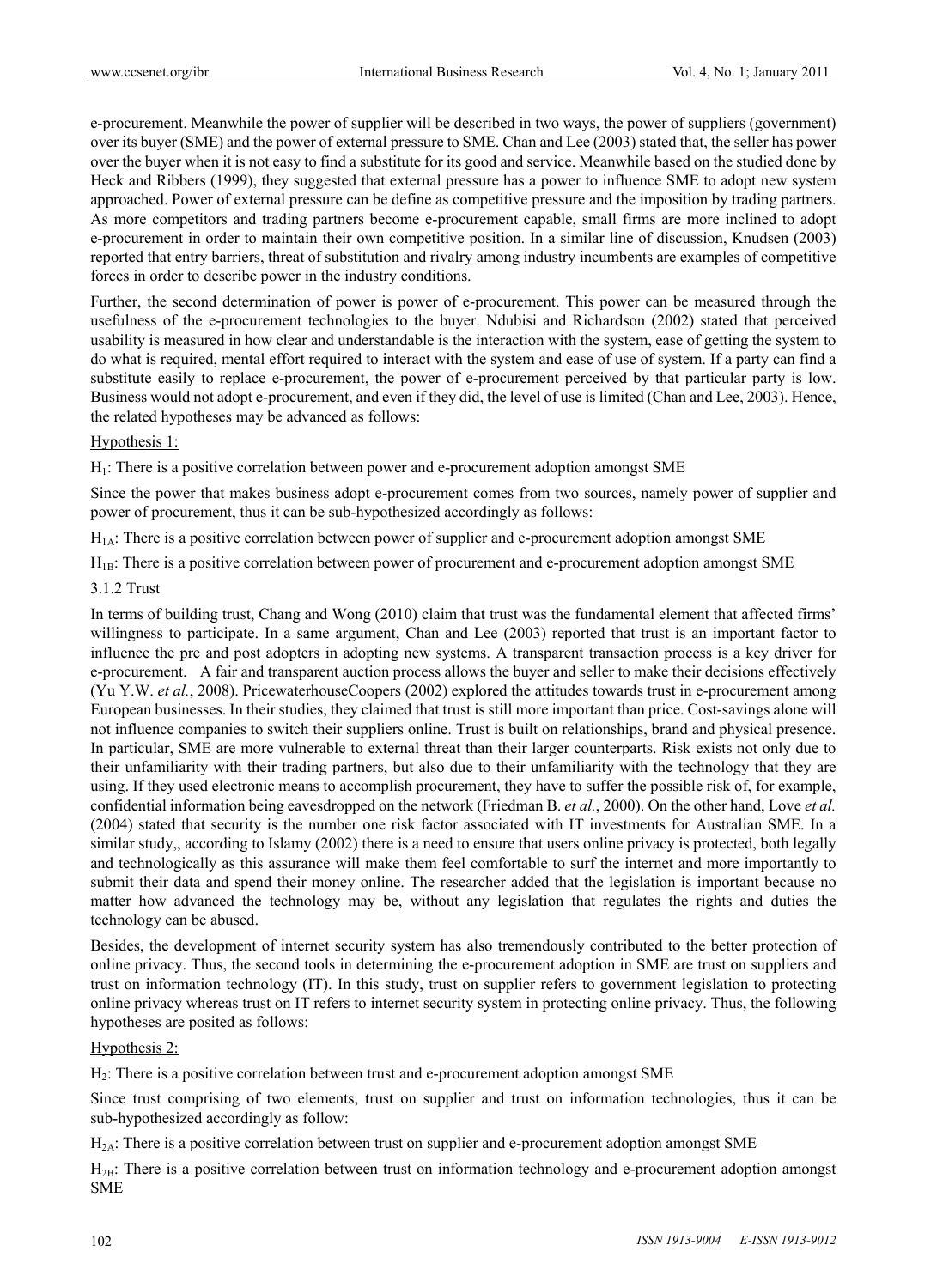#### 3.1.3 Value

Value of e-procurement adoption is defined in this study simply as benefits from its implementation over costs. "Perceived benefits" is a construct tied to an assessment of the gains that accrue to an individual or firm by using the technology (Ndubisi and Richardson, 2002). From the SME perspective, benefits of accessing electronic public procurement includes better sales volume and improve access to larger markets in many countries, acquire knowledge from technology transfer, potential for linkage with large business and potential for placed on the government list. Perceived system's benefits or usability is tied to an individual's assessment of the effort involved in the process of using the technology (Egypt, Ministry of Foreign Trade, 2002). Measures of Perceived system's benefits in this study are in term of reducing administrative costs, shortening the order fulfillment cycle time, lowering inventory levels and the price paid for goods, and preparing organizations for increased technological collaboration and planning with business partners (Croom, 2005; Gamble, 1999; Greenemeier, 2000; Murray, 2001 and Roche, 2001).

In terms of perceived cost benefits, procurement cost is made up of actual expenditure (on procurement goods and services) and process costs (transaction cost) (Chan and Lee, 2003). Measures of Perceived cost benefits in this study are in term of price benefits, transaction cost benefits and reducing in Technology Lock-in Costs. Price benefits comes from potential price reduction off average market price while transaction cost benefits result from savings in search, negotiation and contracting, and coordination costs. Technology lock-in costs are cost involve in choosing and using a specific procurement system, including switching costs, opportunistic behavior by contracted suppliers (Chan and Lee, 2002) and Shaw and Subramaniam, 2002). Chan and Lee (2002) stated that a firm is likely to perform procurement through electronic means if the perceived benefits are enough to cover the costs. Thus the next hypothesis is:

#### Hypothesis 3:

 $H_3$ : There is a positive correlation between value and e-procurement adoption amongst SME

Since the value that makes business adopt e-procurement comes from two sources, namely value of implementation system efficiency and value of cost efficiency, thus, it can be sub-hypothesized accordingly as follow:

 $H_{3A}$ : There is a positive correlation between value of implementation system efficiency and e-procurement adoption amongst SME

 $H_{3B}$ : There is a positive correlation between value of cost efficiency and e-procurement adoption amongst SME

In this study, the combination of power, trust and value would also be tested. Hence the related hypothesis may be advanced as follows:

#### Hypothesis 4:

H4: The three independent variables will significantly explain the variance in level of e-procurement adoption.

Given the discussion above, the theoretical framework that proposes to explain the relationship between 'power', 'trust', 'value' and the adoption of e-procurement amongst SME is denoted by the following general expression:

$$
A = f(P, T, V) \tag{3.1}
$$

Where: A= Level of e-procurement adoption

P= Power, T= Trust, V= Value

The general expression can be stated in the form of regression equation as follows:

$$
A = \beta_0 + \beta_1 + \beta_2 + \beta_3 + \epsilon \tag{3.2}
$$

# **β1=Power, β2=Trust, β3=Value**

#### *3.2 Descriptive analysis of sample Population*

The population of this study comprised of Small and Medium Enterprise in Malaysia in various industries that are listed in Small and Medium Industries Development Corporation Directory (SMIDEC) and registered with ePerolehan (Government e-Procurement). To ensure appropriate respondents, Account Manager/Executive who does apply government e-procurement daily will be surveyed. The population base is made up of 194 companies. Demographics of this survey focused on SME less than 500 employees. The SME are split into three groups according to number of employees (see table 1):

To get an appropriate respondent the sampling frame is based on two sources. First, in analyzing small and medium companies in Malaysia, a list of companies name and address are gathered from Small and Medium Industries Development Corporation Directory (SMIDEC). Then to confirm they are using government e-procurement, these data are matched with data gathered from e-procurement Registration Directory.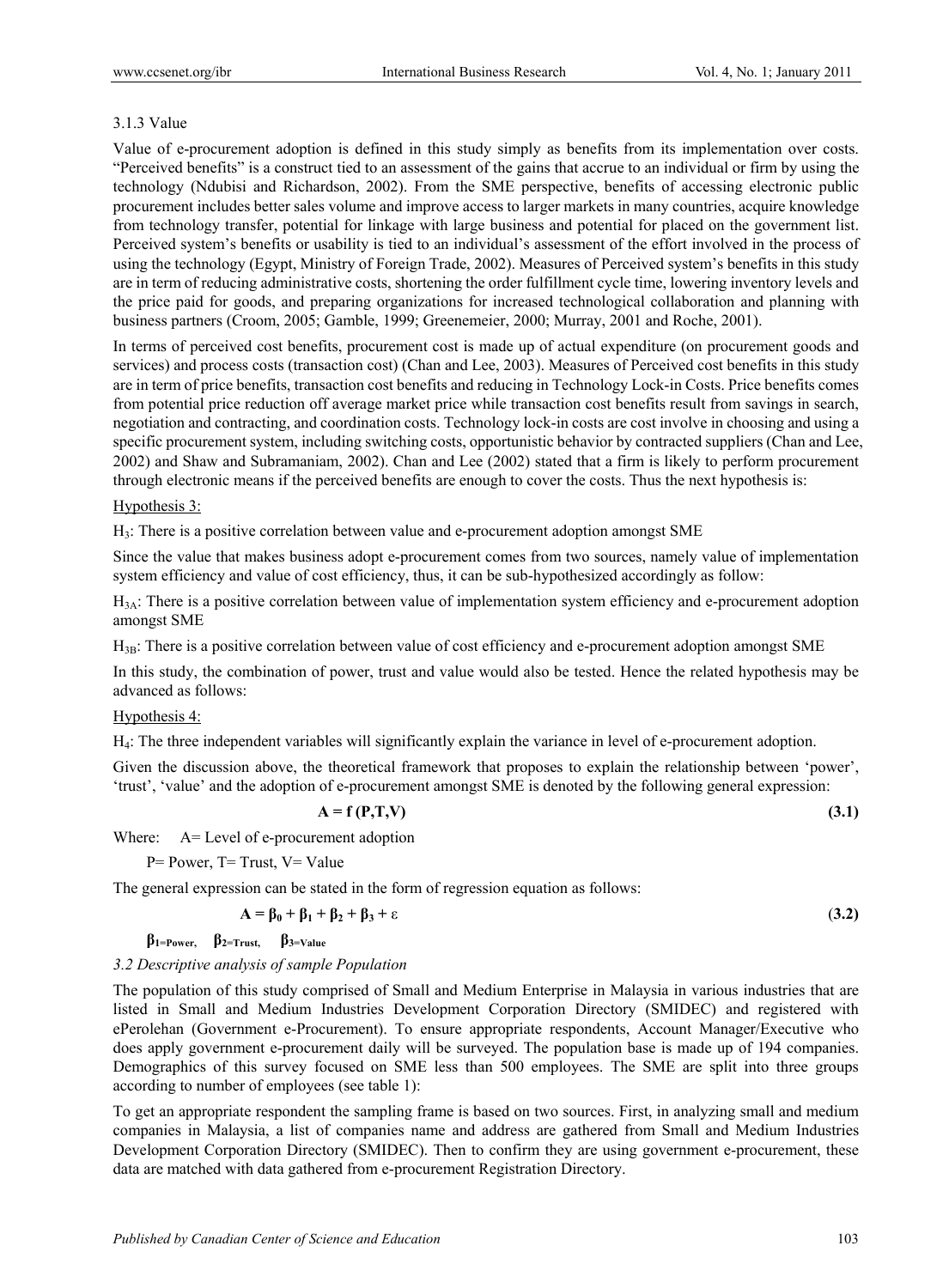As for this research, the multivariate was use to observe the relationship between three variables, guidelines by Roscoe (1975) suggest a sample size of 30. Base on table provided by Krejcie and Morgan (1970), as reported by Sekaran (1992) a population of 190 suggests a sample size of 127 and a population of 200 suggests a sample size of 132. After considering the probability of unreturned and rejected questionnaire 150-structured questionnaire are distributed randomly to respondents. Details of the contact person are obtained from SMIDEC directory.

An appropriate questionnaire with a cover letter has been sent by mail/e-mail to each Account Manager/Executive of the company. The questionnaire is adopted and adapted from Asian Development Bank *et al.* (2004) and Morrell *et al.* (1995) but some amendment was made appropriate with the objective of the study and situation on Small and Medium Industries in Malaysia. To get a clear picture on SME phenomena, additional information about organizational background and respondent's perspective regarding government incentive were asked while filing up the questionnaire. The questionnaire has 84 items of questions and contains five sections (see table 2):

The questionnaire has been evaluated by pilot test to reveal draft questionnaire error, look for control problem and scan the environment for factors that might confound the results. Face-to-face interview has been made to get their comments and valuable feedback regarding unclear statement and instructions, and also unfamiliar term to them. The questionnaires are than modified according to the respondent's feedback. This new questionnaires are used to collect the actual data for the study.

## *3.3 Validity and Reliability*

In order to achieve the content validity of the research instrument, the table of operational dimensions and items are presented to academic supervisor to be judged and examined. In addition, according to Sekaran (1992), the information obtained from the study should be as free as possible of bias. Bias refers to errors on inaccuracies in the data collection. Respondent bias could be a threat to the validity on the results of the study. For these reasons, a bias test has been conducted between respondents who responded by e-mail and respondents who responded by mailed. Based on this test, a comparison of the means of the variables found little difference between respondents who responded by e-mail and respondents who responded by mailed. The *t*-value for only two variables is significant, but this is not believed to be a serious problem (and could be due to chance). The other 15-variables have *t*-value less than 1.3 with significance greater than 0.20. Based on these results, it could be concluded that there is unlikely to be a systematic bias due to differences between those who responded by e-mail and who responded by mailed.

Besides that, this research also tested on reliability of the data collected. A Principle Components Analysis was conducted to examine the reliability of the items in each dimension. In order to determine whether the instruments of this study were reliable or not the internal consistency was calculated by using Croncbach's Alpha approach. Table 3 presented the result of reliability analysis of each variable. From the analysis, it shows that the alpha value of each dimensions are ranged between 0.60 and 0.94 whereas the dependent variable represented total alpha of 0.627. In overall the internal consistency of the instruments can be considered as good or high reliability.

#### **4. Results**

This finding provides the results of data analysis with regard to achieve research objective. The results of the research model with hypotheses are presented. Descriptive analysis and inferential analysis are use for the above purpose. The accurate statistical method such as Correlation Pearson and Multiple Regression are use to determine the relationship between independent variables and e-procurement adoption amongst SME.

#### *4.1 Measures of Central Tendencies and Dispersion*

Descriptive Statistics is used to analyze the interval-scaled independent and dependent variables. Sekaran (1992) pointed out the importance of these statistics as to indicate whether the responses range over the scale. The mean, the range, the standard deviation, and the variance in the data will give the researcher a good idea of how the respondents reacted to the items in the questionnaires and how good the items and measures are.

All variable have been tapped on a five-point scale. As shown in table 4, the mean on dependent variable (e-procurement adoption) of 2.44 is rather low, below average on a five-point scale. Similarly, the mean on all independent variables and its dimensions except the power of supplier, is rather law (less than average  $-2.97$  on a five point scale) whereas, the mean of power of supplier is about average (3.08 on a five point scale).

#### *4.2 Correlations among Research Variables*

Table 5 represents the Pearson correlation coefficient between all independent variable and dependent variable and between all dimensions of independent variable and dependent variable. Examination of the correlation coefficient of all independent variables and all dimensions revealed statistically significant correlation with e-procurement adoption.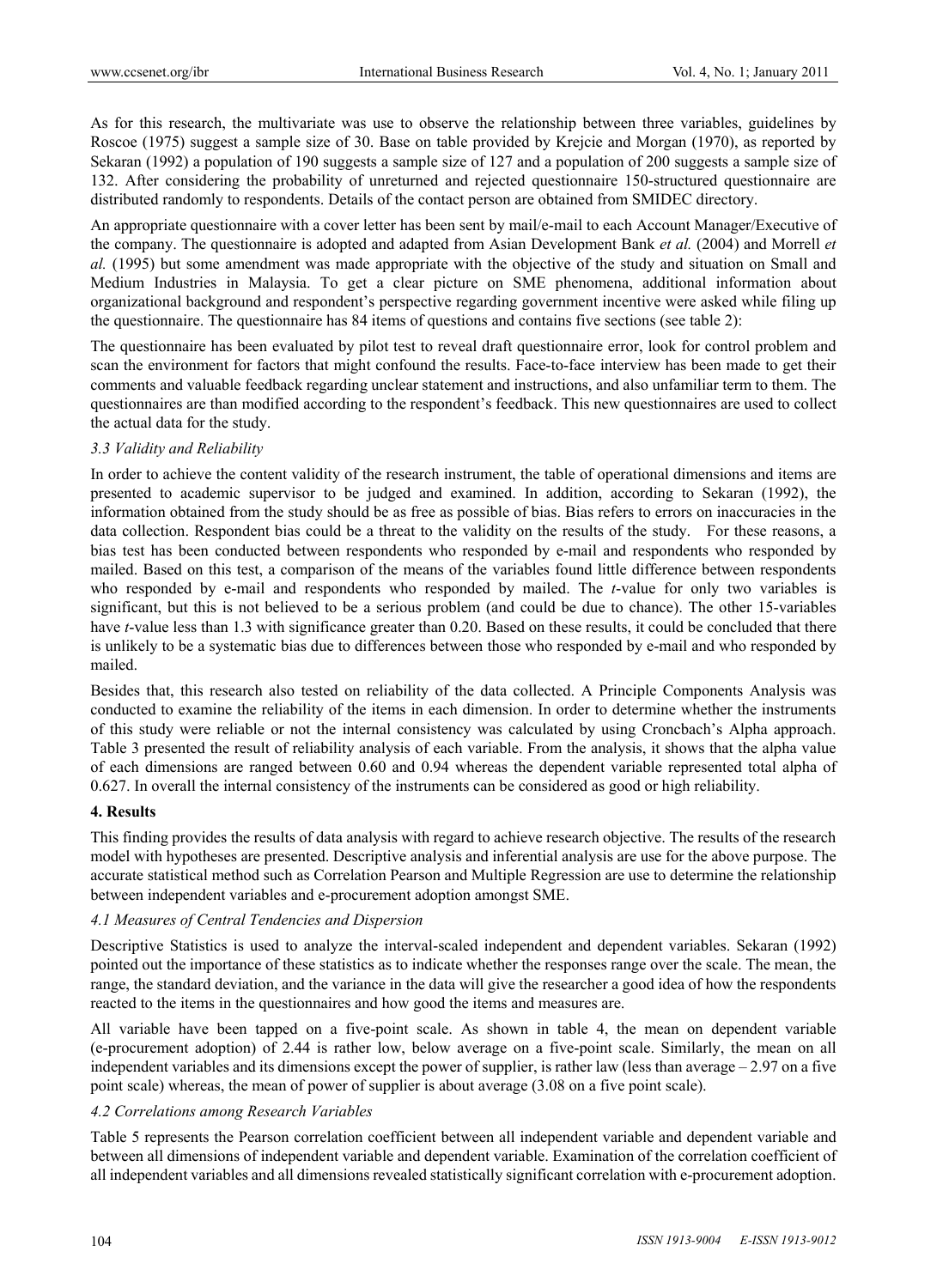However, there are some of the predictor variables that are not correlated with other predictor variables. The correlation coefficients are ranging from 0.176 to 0.850 with  $p$  < 0.01, except value of cost which  $p$  < 0.05. The relatively high correlation between two or more independent variables signals the presence of multicollinearity when applying regression analysis to test the models. (Cooper and Schindler, 2003). But when we run multiple regressions, the condition index, variance influencing factor (VIF) and tolerance all fall in the acceptance range. Therefore there was no presence of multicollinearity in the model used for this study.

## *4.3 Factors affecting e-procurement adoption*

In line with the fourth specific research objective, this subsection aims to provide answer for the differential effect of the relationship between joint contribution of independent variables and e-procurement adoption amongst SME. Multiple regression analysis is used to identify which among the independent variables most important in explaining the variance in e-procurement adoption.

Before proceed with the regression analysis, the independent variables were checked for the presents of multicollinearity. Table 6 presents the result of Collinearity Diagnostics. From the table presented, there was no support for the existence of severe multicollenearity in this analysis. The variance inflation factors (VIF) in predictor variables are on the range of 1.237 and 1.997, which was well below the threshold (VIF = 10) has been suggested by Hair *et al.* (1995) and Cooper and Schindler (2003). This conclusion was further supported by the results of variance proportions that less than two coefficients accounted for 0.900 and above.

The next step of this analysis is the regression analysis. The result (see Table 7) revealed that there is a positive and highly significant, with  $F = 128.7705$  and  $p < 0.0001$  in the relationship between combination of the three independent variables and e-procurement adoption amongst SME.

Overall, analysis of the goodness and fit for the regression equation developed in chapter three showed that the coefficient of determination,  $R^2 = 0.755$ , signifying that 75.5% of the variation in the level of e-procurement adoption amongst SME significantly explained by the regression equation. The beta of both, Power and Trust are found significantly correlated with level of e-procurement adoption amongst SME. The highest beta of Power ( $\beta$ =0.620) indicates that the factor of power is most significant in explaining level of e-procurement adoption amongst SME, and it is followed by factor of Trust ( $\beta$ =0.323). Thus, the general expression in the form of regression equation can be stated as follows:

$$
A = 0.136 + 0.620P + 0.323T - 0.072V + \varepsilon
$$
\n(5.1)

At this point it should be noted that the successful multiple regression analysis is dependent upon the assumptions of homogeneity of variance, normality and linearity among variables. In order to evaluate the homogeneity of variance of the residuals, the standardized residual were plotted against the fitted dependent variable (e-procurement adoption). Given the absence of any systematic feature in plot, there was no evidence to suggest that assumption of homoscedasticity had been violated. In addition, all the data points in each predictor fall within a horizontal band of uniform width about a zero midpoint, suggesting that a linear relationship adequately represents the effect of each predictor. Finally, in order to test the normality of residuals, the normal scores are plotted. Further, the straight-line points plotted in the normal probability plot suggested that there was no departure from normality. Further, the histogram of standardized residuals revealed that the distribution does not depart dramatically from normal distribution.

#### **5. Discussions on Findings**

This section reviews the discussion literature found in section two and three, and compared it with the findings of this study. The possible reasons behind any difference are suggested and discussed.

#### *5.1 The possible relationship between 'power' and e-procurement adoption amongst SME*

The result of this study that shows a positive relationship between all dimensions in power and level of e-procurement adoption amongst SME is parallel with the research conducted by Chan and Lee (2003). Chan and Lee (2003) claimed that, it is anticipated that the supplier possesses more power if the buyer is a small company (in this study majority of the respondent are from small enterprise). Consequently, the small buyer has to follow the supplier's requests, such as adopting electronic procurement, as it is not the power-holder. Similarly, power also comes from the technology itself. If a substitute can be found easily to replace e-procurement, the power of e-procurement perceived is low. Business would not adopt e-procurement, and even if they did, the level of use is limited.

Further, correlation coefficient differential between this study and that of Chan and Lee (2003), have led to further discussions. Chan and Lee (2003) found that there is not as significant as expected in the relationship between power of suppliers and level of e-procurement adoption. However, the results in this study demonstrated that power of supplier is significant at the value of  $p<0.01$ . Thus, power of suppliers is highly correlated with the e-procurement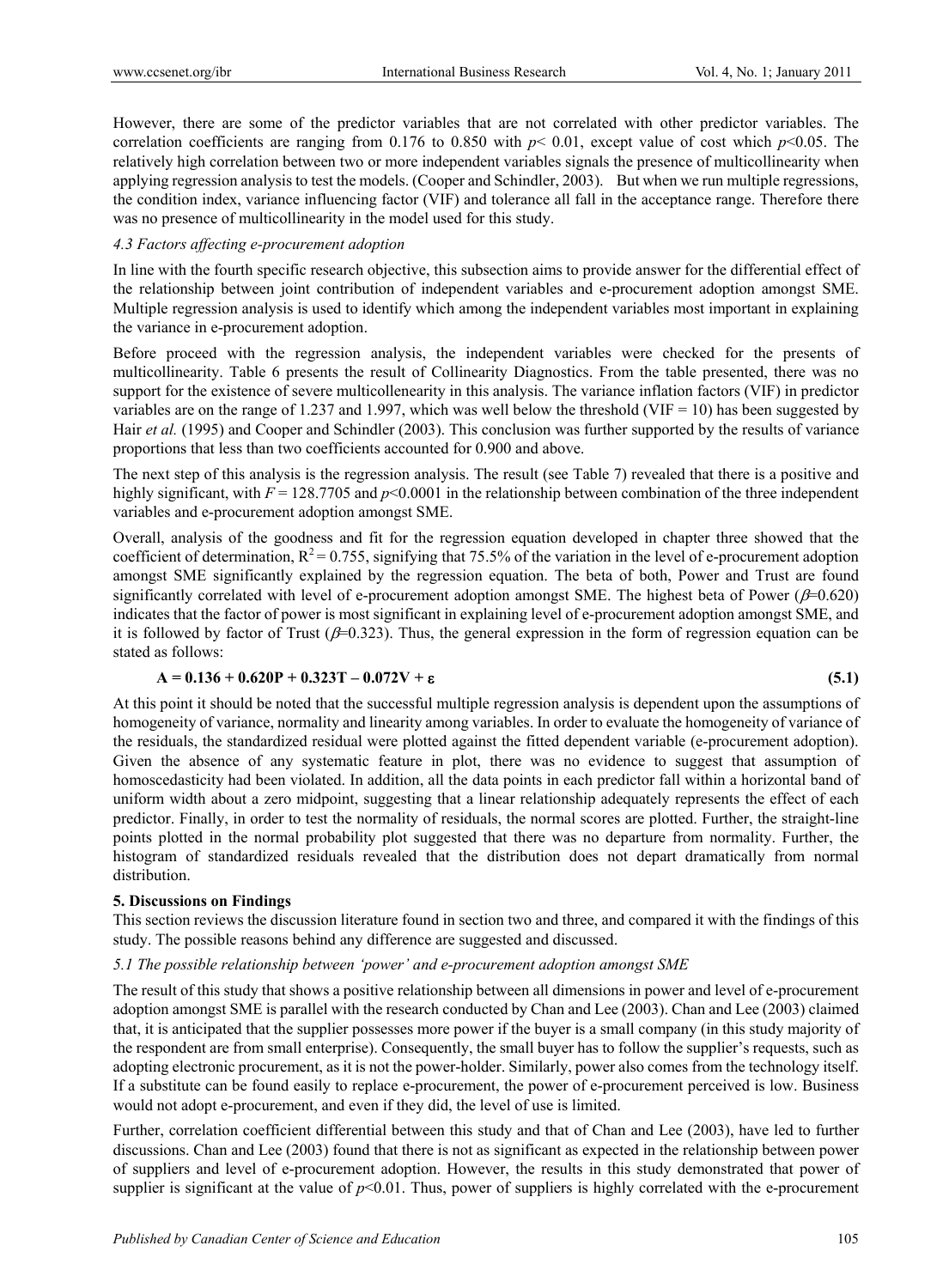adoption amongst SME. The possible reasons behind the different might be the characteristic of the sample chosen. Chan and Lee (2003) sample were drawn from a variety of supplies supplying e-procurement to SME, but this study involved only government (who is a monopoly supplier) as the e-procurement supplier to SME. According to Knudsen (2003), monopoly power can impede competitive forces and increase the market power. Since the government is a power-holder in government procurement, it is not easy to find a substitute of e-procurement when dealing with government. As example, all suppliers registered with Ministry of Finance are required to register with government e-procurement via online. However, this finding is still parallel to the research conducted by Iacovou *et al.* (1995), Heck and Ribbers (1999), Chwelos *et al.* (2001) and Knudsen (2003); who found that external pressure has influence the users adoption behavioral.

Moreover, the second dimension of power is power of e-procurement. From the results, the positive and significant different between powers of e-procurement and e-procurement adoption amongst SME are parallel to the results gained by Chan and Lee (2003) and Ndubisi and Richardson (2002). This means that the high (low) power of e-procurement will determine the high (low) of e-procurement adoption amongst SME. Malaysian SME found that there is no better substitute of e-procurement in government procurement.

#### *5.2 The possible relationship between 'trust' and e-procurement adoption amongst SME*

Results from hypothesis testing indicated that there is a positive and significant different between trust and e-procurement adoption amongst SME. This means, the high (low) level of trust will determine the high (low) the e-procurement adoption amongst SME. This results is parellel to the research conducted by Chan and Lee (2003), who claimed that business buyers perform differently based on their own level of risk perception (or the level of trust). This ultimately will affect their intention of e-procurement adoption and the acceptance level; and PricewaterhouseCoopers (2002) who claimed that trust is still more importance than price.

However, in the dimensions of trust although the result from this study shows that there is a positive and significant correlation between trust on supplier and e-procurement adoption Malaysian SME, but it is in a low coefficient correlation value. This finding is contradicted to the research conducted by Chan and Lee (2003) who claimed that trust on suppliers is ranked second in terms of significance in affecting e-procurement adoption by SME. The possible reasons behind the different might be the medium and low understanding of Malaysian SME on supporting legislations, policies and procedure guideline provided by government and the weaknesses of the legislations. According to Ndubisi and Richardson (2002) increase in knowledge will be a greater deployment of systems that provide the most support (i.e. more sophisticated systems with decision-making capabilities), thus minimizing the extent of the "productivity paradox". Furthermore Islamy (2002) stated that In Malaysia, there is no specific legislation that has been enacted to provide the protection for the right to privacy. The existing law in Malaysia does not provide sufficient remedy for breach of privacy in its broad aspect.

In addition, the second dimension of trust, which is trusts on information technology this study shows the highest correlation coefficient value of 0.850. This positive and significant correlation value shows that there is a positive and significant relationship between trust on information technology and e-procurement adoption amongst SME. This finding is parallel to the research conducted by Chan and Lee (2003) who had respectively verified that trust on the technology is a significant factor that affects the intention to adopt e-procurement, as well as Love *et al.* (2004) which claimed that security is the number one risk factor associated with IT investments for SME, Chang and Wong (2010) who stated that trust was the fundamental element that affected firms' willingness to participate and Islamy (2002) who claimed that there is a need to ensure that users online privacy is protected, both legally and technologically as this assurance will make them feel comfortable to surf the internet and more importantly to submit their data and spend their money online.

#### *5.3 The possible relationship between 'value' and e-procurement adoption amongst SME*

The result of this study that shows a positive relationship between all dimensions in value and e-procurement adoption amongst SME is parallel with the research conducted by Iacovou *et al.* (1995), Chan and Lee (2003) and Croom (2005). However there is a differential result on correlation coefficient value between this study and that of Chan and Lee (2003).

Chan and Lee (2003) found that there is a significant relationship between value of e-procurement and the level of e-procurement adoption behavioral. However, this study demonstrated that value of implementation systems efficiency is significant but in a low coefficient, while value of cost efficiency is not significant as expected. Thus value of implementation systems efficiency is less important in explaining the level of e-procurement adoption amongst SME. While for the cost efficiency, none of the firms interviewed consider value of cost efficiency as an important factor driving them to adopt e-procurement.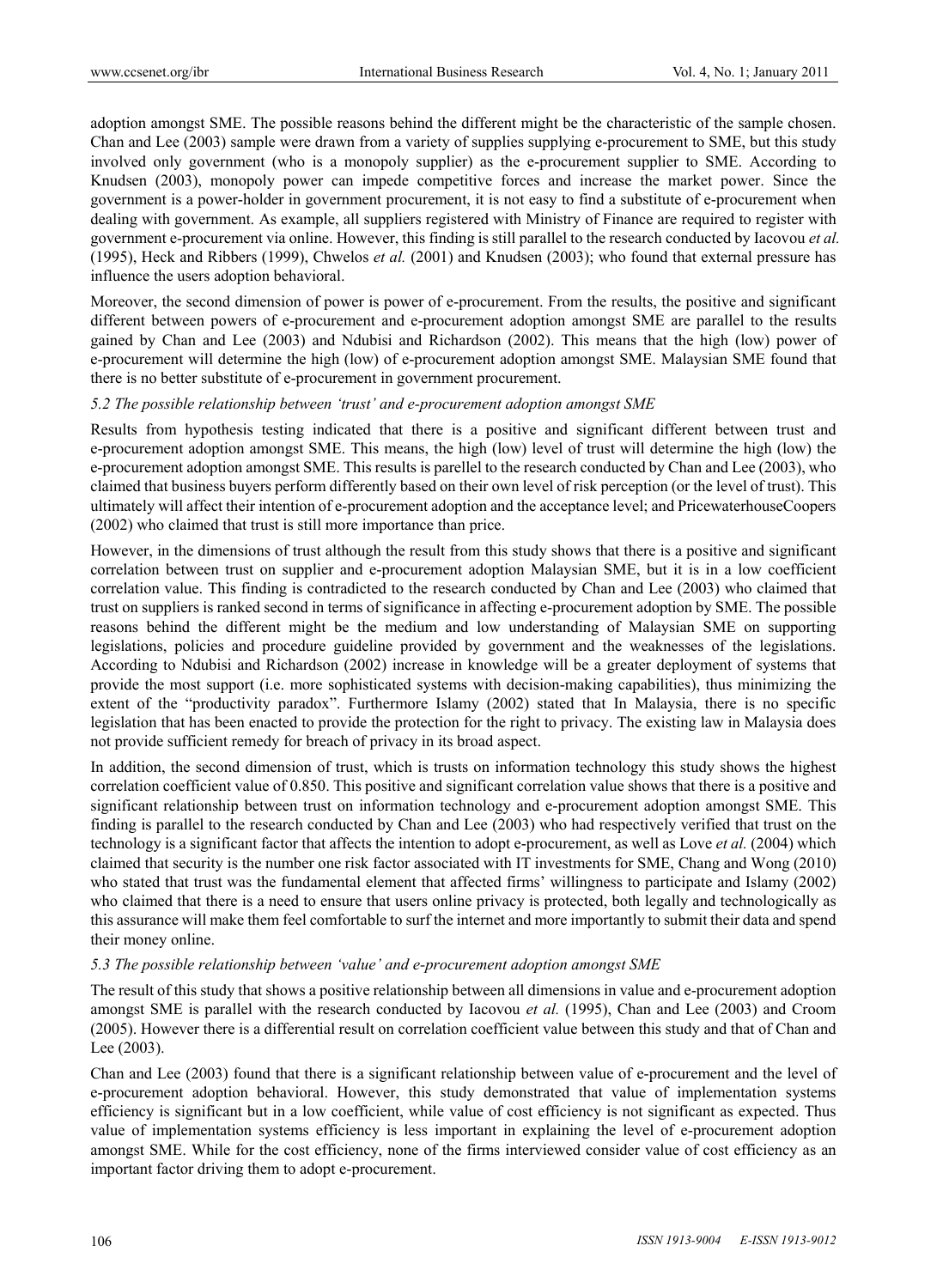The possible reasons behind the different might be first, Malaysian SME face a significant constraints on cost, second the decisions supports systems in e-procurement is not enough to supports decisions made by SME adopter and the third reasons is the results of less effectiveness on government tactic and minor inhibitor to success in government incentive, may led to effect the relationship between value and e-procurement adoption amongst SME.

However, this study is in line with those study carried out by Kuan and Chau (2001), who found that perceived indirect benefits were not found to be a significant factor, as well as Egypt Ministry of Foreign Trade (2002), which claimed costs constraints hindering SME participation in public procurement, Heck and Ribbers (1999) who claimed that higher managerial understanding of the relative advantage of the system increases the likelihood of allocation of the managerial, financial, and technological resources necessary to implement an integrated the system and others prior research (e.g. Ndubisi and Richardson (2002); Bergeron *et al.* (1990) have shown that systems are more successful when there was user computing support.

#### *5.4 The Factors Associated with the Adoption of E-Procurement amongst SME*

From the results of equation model (5.1) stated in previous chapter, power is the most important factor in explaining the adoption of e-procurement amongst SME. This is followed by trust and value. Thus government should consider these three factors in order to motivate SME to maximize the use of government e-procurement system.

#### **6. Recommendations**

The study has extended to the profession of Accounting Information System and growing interdisciplinary live of research dealing with investigation into the potential determinations apart of e-commerce environment, in this instance is the government e-procurement and SME application.

Methodology improvement has been made to investigate the ability to predict and measure the e-procurement adoption amongst SME as a response to the research done by Chan and Lee (2003). Additional items to the existing measurement were made. To capture the information, structured self-administration questionnaire was adopted with regards to the population of whole SME in Malaysia, whereas majority previous e-procurement studies adopted case study to gather the information.

However, there is a limitation in getting literature review according to e-procurement adoption in Malaysian SME because the government e-procurement system is still new in the industries especially SME companies and lack of researched analysis had been done. Secondly, it is difficult to get feedback from respondents' because of scenario in Malaysian citizen, which lack intention in usefulness of research analysis.

Base on the above discussion and implication, some practical measures are recommended:

i) Assessment on training and education on procurement and system process

Assessment on training need and education need are important for the government to ensure SME can increase their understanding on the usefulness of the system. In addition, government should give additional information to SME regarding procedures, policies and legislations that have been implemented in government e-procurement, especially information on their rights on privacy and legal online protection.

ii) Revisions of policies, regulations and legislations systems

Government should revise its policies, regulations and legislations systems so that it can give a clear translation and wider support legislation procurement issues. The systems should be preferably designed around common platforms or at least common open standards but retain flexibility to be customized around the individual business processes of each agency or decision points within agencies.

iii) Revisions on supporting system

Government should revise the decision supporting systems provided in e-procurement to make it more meaningful to Malaysian SME management information for decision making about procurement methodologies ranging from spot purchasing, fixed term contracts, multi-agency aggregation or even outsourcing.

iv) Revisions on government incentive

Government should revise its assistance programmers in terms of financial assistances and technical assistances. Especially survey regarding e-procurement capability, increase the function of e-procurement 'Help desk', e-procurement users group and establish e-procurement conferences, arranged discounts on e-procurement software and hardware and lastly personally visited respondent company. These assistants are important to ensure that Malaysians SME will always follow any changes in information technology.

Future research undertakings are recommended for the purposes of clarifying three unanswered problems: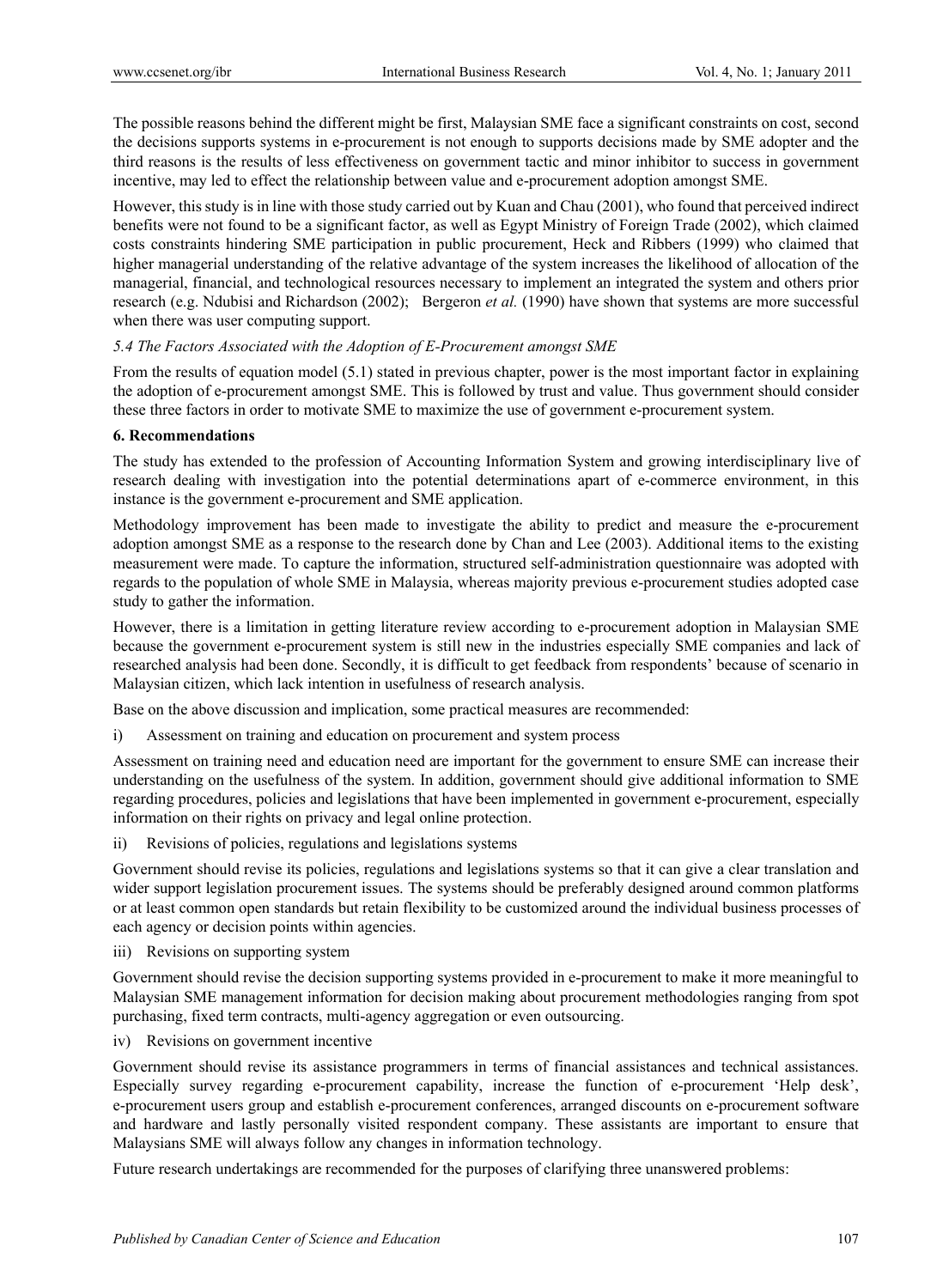- 1. Test the relationship between decision support systems provided and quality of government e-procurement.
- 2. Further study on the effectiveness of government incentive.

# **7. Conclusion**

The results have proved that power; trust and value are the factors that associated with SME to adopt government e-procurement. Between the two dimensions of power, power of procurement was found to be most important factor in explaining the level of e-procurement adoption amongst SME. Therefore, government should take into account on how to improve the ease of use and perceived usefulness of procurement. In term of trust, since the results suggested that trust on supplier give a low correlation, the existing legacy systems should be revised so that it can provided a high professional standard on legislation and administrative framework and support the transparency, efficiency, integrity and consistency throughout the procurement process, while providing realistic incentive on trust to supplier and IT. In term of value, it is important for both government and SME, to work together and plan the alternative way in benefited the system. This will furnish SME with an operational knowledge of such systems, thereby creating some level of confidence in them to adopt the system. In short, this study suggested a considerably high possibility of success for government in motivating the SME to adopt e-procurement if the mentioned-above efforts carried out with care.

# **References**

Asian Development Bank, Inter-American Development Bank and World Bank (2004). Strategic electronic government procurement - strategic overview: an introduction for executives. Washington, DC: World Bank.

Carayannis, E.G. & Popescu, D. (2005). Profiling a methodology for economic growth and convergence: Learning from the EU e-procurement experience for central and eastern European countries. *Technovation*, 25, 1–14.

Castillo, S.W. & Ferguson, D.M. (1997). Key e-business best practice and trends. *Journal of Electronic Commerce*. Founding Issues, 15-23.

Chan, J.K.C. & Lee, M.K.O. (2003). SME e-procurement adoption in Hong Kong - The roles of power, trust and value. *IEEE Computer Society*. Proceedings 36<sup>th</sup> Hawaii International Conference on System Sciences. 1-10.

Chang H. H. & Wong K. H. (2010). Adoption of e-procurement and participation of e-marketplace on firm performance: Trust as a moderator. *Information Management*. Vol.47, 5-6, 262-270.

Chua, P.Y., Naiyi H., Lee F.W. & Chen C.W. (2004). Exploring success factors for Taiwan's government electronic tendering system: Behavioral perspectives from end users. *Elsevier*. Vol. 21, 219–234.

Chwelos, P., Benbasat, I. & Dexter, A. (2001). Research report: Empirical test of an EDI adoption model. *Information Systems Research*. Vol. 12, 3, 304–321.

Cooper, D.R. & Schindler, P.S. (2003). Business Research Methods (8<sup>th</sup> ed.). Singapore: McGraw-Hill Book Co.

Croom, S.R. (2005). The impact of e-business on supply chain management: An empirical study of key developments. *International Journal of Operations & Production Management*. Vol. 25, 1, 55-73.

Cuthbert, C., Hamzic, D. & Archer, N. (2003). Barriers to SME e-procurement solutions in Canada: A survey. *McMaster eBusiness Research Centre (MeRC)*. McMaster University: (Working Paper 7).

Davila, A., Gupta, M. & Palmer, R. (2003). Moving procurement systems to the internet: The adoption and the use of e-procurement technology model. *European Management Journal*. Vol. 21, 1, 11-23.

Egypt Ministry of Foreign Trade (2002). Developing a procurement reform program supporting SME development in Egypt: A background study. *Ministry of Foreign Trade*, Egypt.

Ferguson, D.M. (1995). Financial EDI: A required business practice before the turn of the century. *Journal of Electronic Commerce*. Founding Issues, 14-17.

Grandona, E.E. & Pearson, J.M. (2004) Electronic commerce adoption: An empirical study of small and medium US businesses. *Information & Management*. Vol. 42, 197–216.

Guilford, J. P. & Frunchter, B. (1978). Fundamental statistics in psychology and education. Singapore: McGraw-Hill Book Co.

Gunasekaran, A., McGaughey, R.E., Ngai, E.T. & Rai, B.K. (2009). E-procurement adoption in the Southcoast SMEs. *International Journal Production Economics*. Vol. 122, 161-175.

Hair, J.F., Anderson, R.E., Tatham, R.L. & Black, W.C. (1995). Multivariate data analysis (4<sup>th</sup> ed.). New Jersey: Prentice-Hall.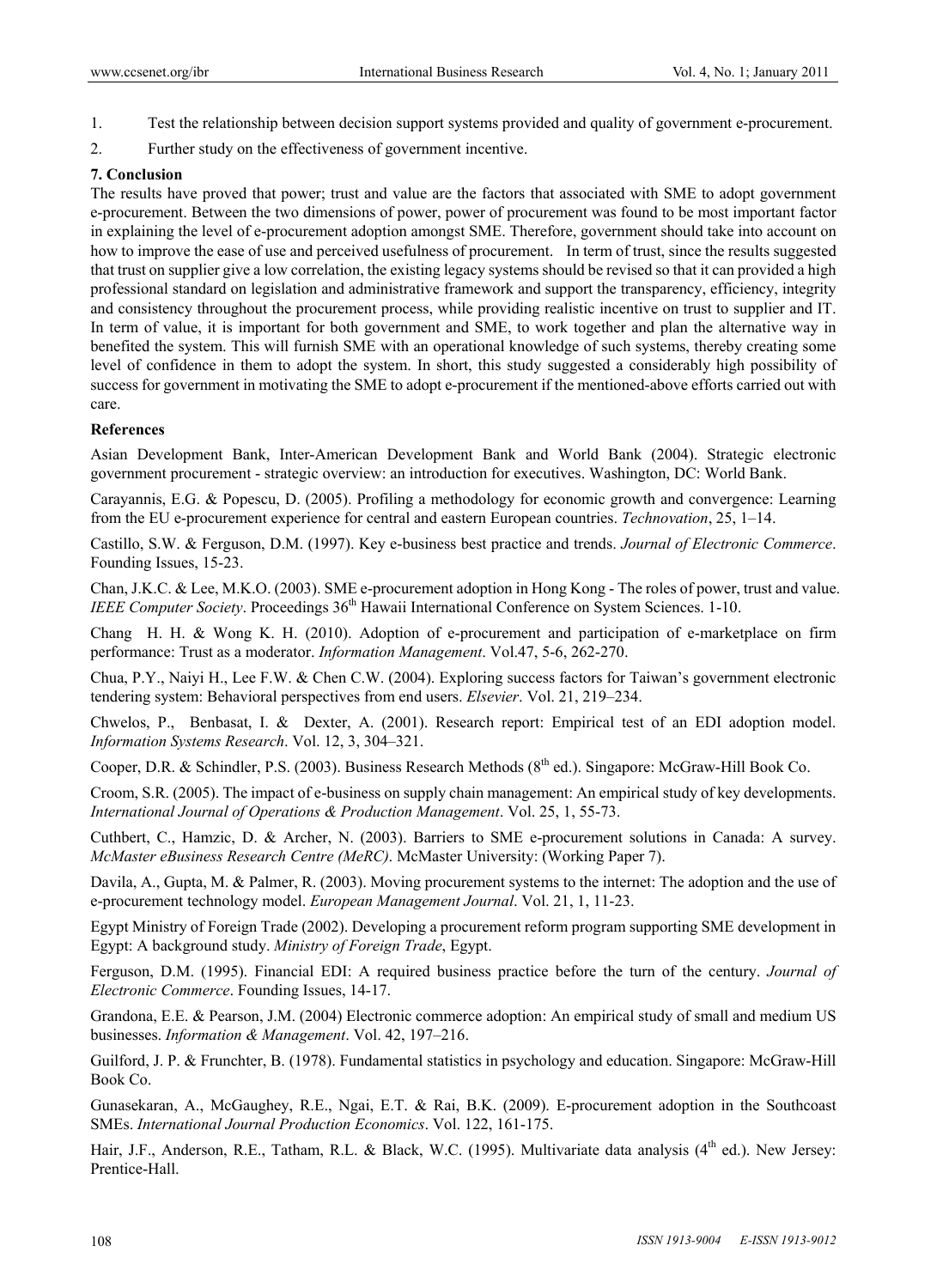Heck, E.V. & Ribbers, P.M. (1999). The adoption and impact of EDI in Dutch SME's. *IEEE Computer Society*. Proceedings 32nd Hawaii International Conference on System Sciences. 1-9.

Hill, N.C. & Ferguson, D.M. (1995). EDI and payment terms: Negotiating a positive-sum game. *The Journal of Electronic Commerce*. Founding Issues, 1-5.

Iacovou, A.L., Benbasat, I. & Dexter, A. (1995). Electronic data interchange and small organizations: Adoption and impact of technology, *MIS*. 465–485.

Igbaria, M., Zinatelli, N., Cragg, P. & Cavaye, A. (1997). Personal computing acceptance factors in small firms: A structural equation model. *MIS*. (September, 1997). 279–302.

Islamy, H.E. (2002). Privacy on the internet and legal protection. *Internet Economy and Business*, Proceedings of International Conference. Kuala Lumpur, Malaysia.

Karjalainen, K. & Kemppainen, K. (2008). The involvement of small- and medium-sized enterprises in public procurement: Impact of resource perceptions, electronic systems and enterprise size. *Journal of Purchasing & Supply Management*. Vol. 14, 230-240.

Karkoviata, L. (2001). SME reluctance to go online. *Asian Business*.

Knudsen, D. (2003). Aligning corporate strategy, Procurement strategy and e-procurement tools. *International Journal of Physical Distribution & Logistics Management*. Vol. 33, 8, 720-734.

Kuan, K. & Chau, P. (2001). A perception-based model of EDI adoption in small businesses using technology–organization–environment framework. *Information and Management. Vol*. 38, 507–521.

Leatham, S. (2003). Global e-government. [Online] Available: http://www.electricnews.net/enn.rss

Love, P., Zahir Iranib, Standinga, C., Lina, C. & Burna J.M. (2004). The enigma of evaluation: Benefits, costs and risks of IT in Australian small–medium-sized enterprises. *Information & Management*.

Morrell, J.A., Neal W. & Fries V. (1995). Promoting electronic data interchange: Building a foundation for Support to Small Business. [Online] Available: http://www.jamorell.com/EDI\_survey/finalrpt.pdf

Ndubisi, N.O. & Richardson, S. (2002), Facilitators for the use of decision support systems in small and medium scale businesses: Suggestions for marketing strategy redefinition. *Internet Economy and Business*. Proceedings of International Conference. Kuala Lumpur, Malaysia.

Presutti J. W. D. (2003). Supply management and e-procurement: Creating value added in the supply chain. *Industrial Marketing Management.* Vol. 32, 219– 226.

PricewaterhouseCoopers. (1999). SME electronic commerce study Asia Pacific Economic Cooperation (APEC). Final Report.

PricewaterhouseCoopers. (2000). Trust...Not Built At e-Speed: Trust issues in European B2B e-procurement. Final Report.

Ratnasingham, P. (2000). The influence of power trading partner trust in electronic commerce, *Internet Research*. Vol. 10, 1, 56-63.

Ratnasingam, P. & Pavlou, P. (2002). Technology trust: the next value creator in B2B electronic commerce. International Resources Management Association Conference*.* Washinton: Seattle.

Riemenschneider, C.K., Harrison, D.A. & Mykytyn, P.P. (2003). Understanding IT adoption decisions in small business: Integrating current theories. *Information and Management*. Vol. 40, 269–285.

Sekaran (2000). Research method for business. A skill building approach. New York: John Wiley & Sons.

Thong, J.Y.L. (1999). An integrated model of information systems adoption in small businesses. *Journal of Management Information Systems.* Vol. 15, 4, 187–214.

Utusan Malaysia (2008). E-Perolehan Tingkatkan Kualiti Perkhidmatan Kerajaan. Utusan Malaysia: Article.

Yu Y. W., Yu H. C., Itoga H. & Lin T.R. (2008). Decision-Making factors for effective industrial e-procurement. *Technology in Society.* Vol. 30, 2, 163-169.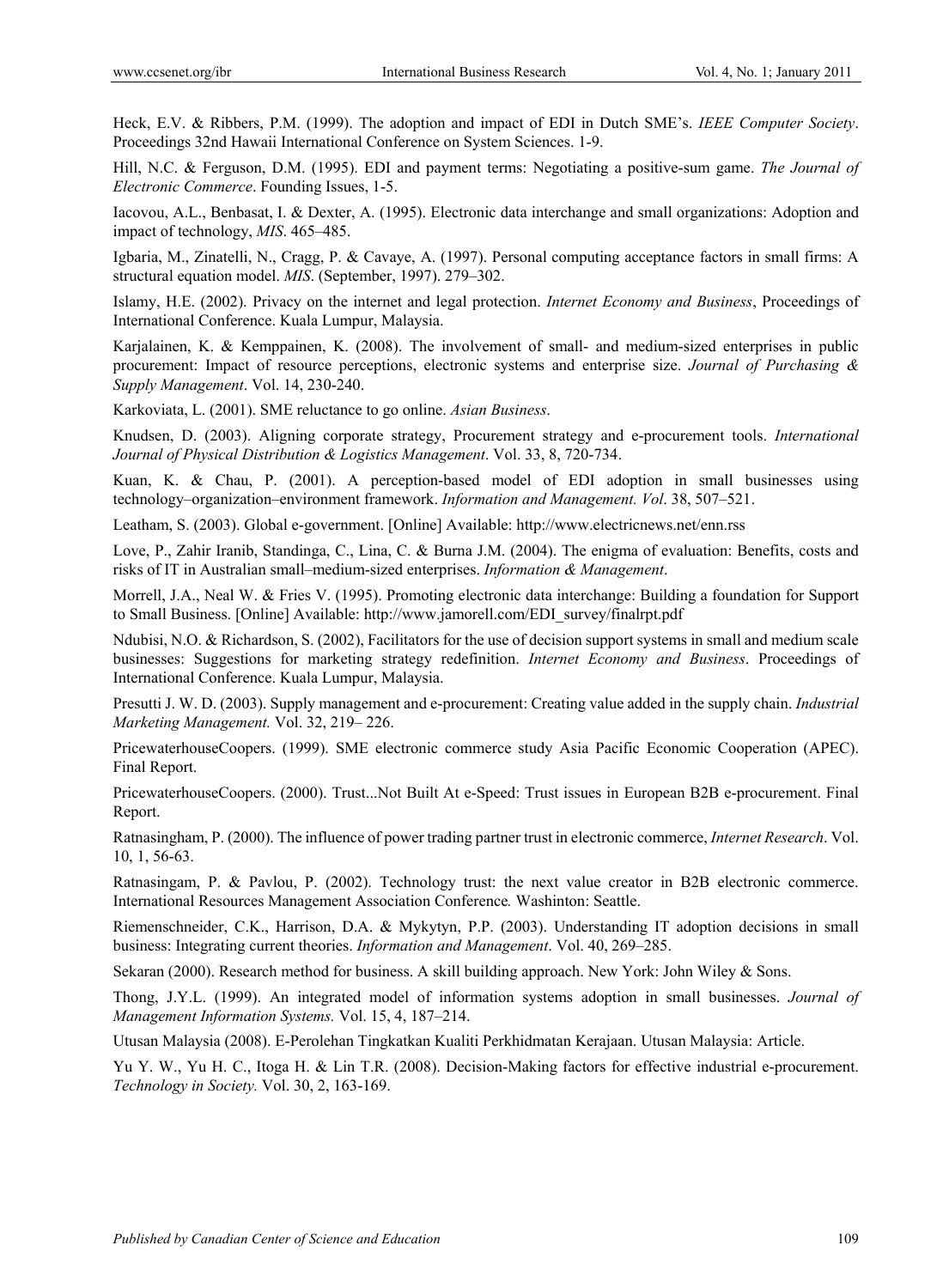Table 1.Size of SME Companies

|  |         | Micro Enterprises        |
|--|---------|--------------------------|
|  | 20-99   | <b>Small Enterprises</b> |
|  | 100-499 | Medium Enterprises       |

Source: PricewaterhouseCoopers (1999)

# Table 2. Question Arrangement

| <b>Section A:</b><br>Respondent's Organisational Information                       | This information is important to know the size of the company,<br>Ouestion 1-6<br>nature of business, primary internet access, company experience, knowledge and<br>company<br>perception. |  |  |  |
|------------------------------------------------------------------------------------|--------------------------------------------------------------------------------------------------------------------------------------------------------------------------------------------|--|--|--|
| <b>Section B:</b><br>Level of ePerolehan Adption                                   | Question 1-2<br>To collect the information of their level of adoption                                                                                                                      |  |  |  |
| <b>Section C:</b><br>Factors that Influences ePerolehan<br>Adoption in the Company | Ouestion 1-5<br>Test power of supplier<br>Test power of procurement<br>Question 6-11<br>Ouestion 12-13<br>Test trust on supplier<br>Test trust on Information Technology<br>Ouestion 14-15 |  |  |  |
| <b>Section D:</b><br>Implement System and Cost Efficiency                          | Implementation systems efficiency<br>Ouestion 1-9<br>Question 10-16 Cost efficiency                                                                                                        |  |  |  |
| <b>Section E:</b><br>Government Incentive                                          | Question 1: 1-6 Government tactics to influence SME implement the system<br>Question 2: 1-9 The success or failure of the e-procurement                                                    |  |  |  |

# Table 3. The Result of Reliability Analysis

| <b>Measures of Independent</b><br>Variable | Cronbach's alpha<br>(Independent Variable) | <b>Measures of Dimensions</b>             | Cronbach's alpha<br>(Dimensions) |  |
|--------------------------------------------|--------------------------------------------|-------------------------------------------|----------------------------------|--|
|                                            |                                            | Power of supplier                         | 0.713                            |  |
| Power                                      | 0.762                                      | Power of procurement                      | 0.906                            |  |
|                                            |                                            | Trust on supplier                         | 0.627                            |  |
| Trust                                      | 0.605                                      | Trust on IT                               | 0.908                            |  |
|                                            |                                            | Value of implementation system efficiency | 0.936                            |  |
| Value                                      | 0.865                                      | Value of cost efficiency                  | 0.908                            |  |
|                                            |                                            | Overall                                   | 0.875                            |  |
| <b>Measures of Dependent Variable</b>      |                                            | Cronbach's alpha (dependent Variable)     |                                  |  |
| e-procurement Adoption                     |                                            | 0.627                                     |                                  |  |

# Table 4. Measures of Central Tendencies and Dispersion (n=129). Descriptive Statistics

|                               | Minimum | Maximum | Mean | Std. Deviation |
|-------------------------------|---------|---------|------|----------------|
| Dependent Variable:           | 1.67    | 3.83    | 2.44 | 0.58913        |
| Level Adopt                   |         |         |      |                |
| <b>Independent Variables:</b> |         |         |      |                |
| Power                         | 1.82    | 4.36    | 2.80 | 0.54023        |
| Power Supplier                | 1.60    | 5.00    | 3.08 | 0.79380        |
| <b>Power Procurement</b>      | 1.50    | 4.50    | 2.57 | 0.69932        |
| Trust                         | 1.00    | 4.50    | 2.38 | 0.74681        |
| <b>Trust Supplier</b>         | 1.00    | 5.00    | 2.33 | 0.92807        |
| Trust IT                      | 1.00    | 4.50    | 2.43 | 1.07184        |
| Value                         | 1.93    | 4.21    | 2.75 | 0.48634        |
| Value IS                      | 1.57    | 4.29    | 2.52 | 0.65058        |
| Value Cost                    | 1.86    | 4.14    | 2.97 | 0.68054        |